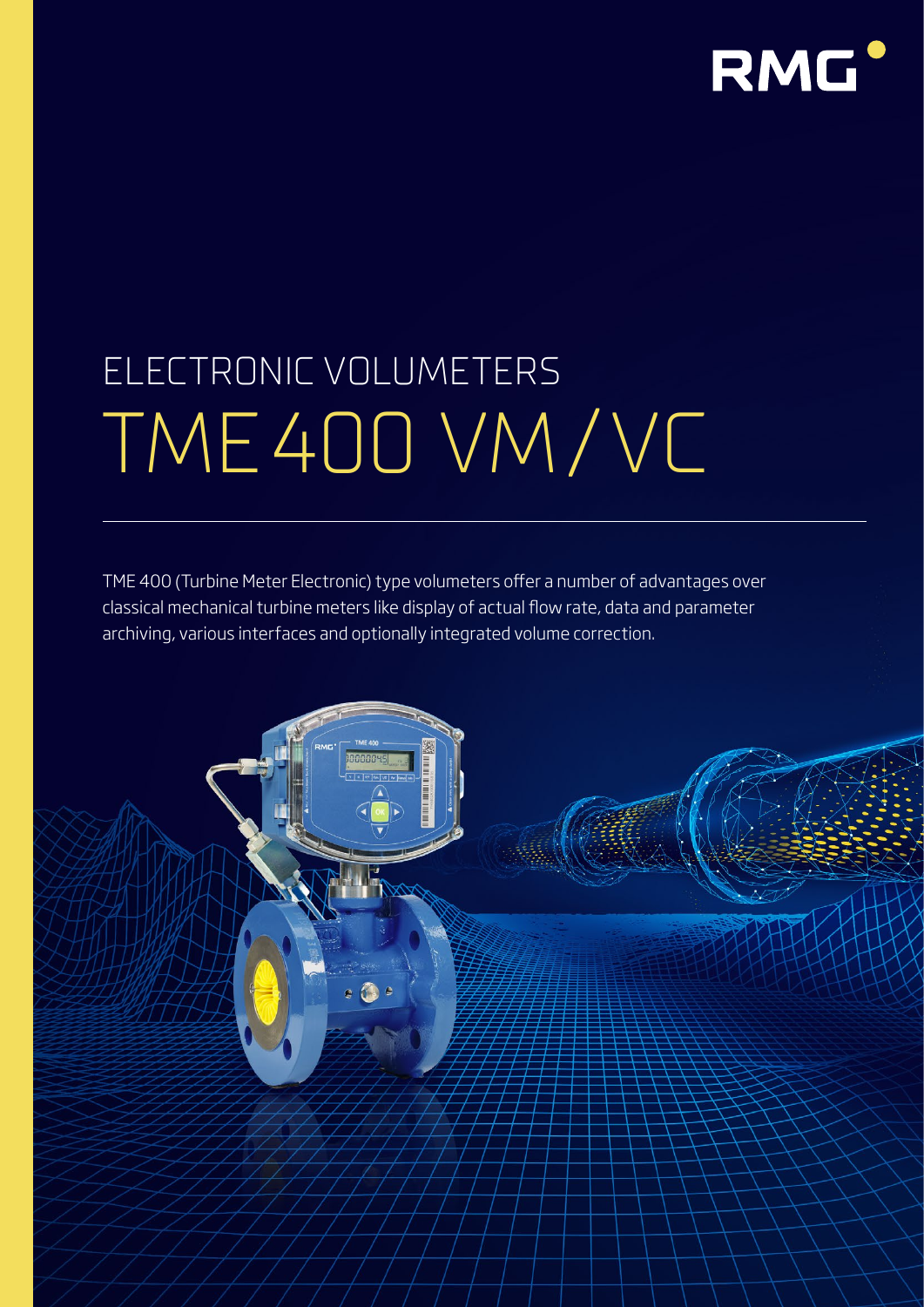# METHOD OF OPERATION AND CONSTRUCTION

# Introduction

The new type TME 400 volumeters are turbines designed for secondary metering (non custody transfer operation) with purely electronical totalizers. In contrast to mechanical turbine meters, in the TME 400 the volume flow is converted in the mechanical meter body to electrical impulses, which are transmitted to the electronical meter head where they are processed.

In this way, the TME 400 can not only display and save the totalizer reading, but also, for example, the actual flow rate. In addition, several totalizers can be realized and the meter can transmit its measured values as well as additional signals directly via various interfaces (pulses, analog, digital). Furthermore, the version TME 400-VC offers a fullyfledged volume corrector integrated in the meter head, including pressure and temperature measurement.

It calculates the standard volume besides operating flow rate and operating volume. An external volume corrector is no longer needed. For all TME 400 versions, a long-lasting backup battery ensures continued reliable operation even in the case of a complete power failure.

# TME 400-VM

The TME 400-VM (Volume Meter) is the basic version of the TME 400 family. As the abbreviation VM indicates, it is a so-called volumeter, i.e. a pure operating volume meter for non-custody transfer applications.

#### Features

- Electronic totalizers Main totalizer, additional start-stop or resettable totalizer for low flow (or slow down) cut-off by external signal.
- Low-torque metering system with long-term stability Turbine design with a minimum of moving parts.
- Battery or mains operation Autonomous operation with lithium cell for 6+ years or external power supply and backup battery to protect against power failures.
- Explosion protection The TME 400 is intrinsically safe and can be used in zones 1 and 2.
- Outputs Pulse outputs HF and LF (variable), alarm output, current output (4-20 mA, optional).
- Flow display
- Digital interface serial RS 485 interface for Modbus connection.
- Storage of maximum value (Qm)
- Archive Integrated fail-safe parameter, event and measured value archive.
- RMGView<sup>TME</sup> Provided software for convenient parameterization and management of device and stored data.



TME 400-VM TME 400-VC

# TME 400-VC

The TME 400-VC (Volume Corrector) combines all features of the TME 400-VM with the benefits of a fully integrated non-custody transfer PTZ volume corrector. Pressure and temperature measurement are integrated directly into the meter.

# Additional Features (VC)

- Volume corrector Integrated fully-fledged compact volume corrector including digital pressure and temperature measurement.
- Calculation of the K coefficient according to SGERG88, AGA8 GROSS M1 and M2 as well as AGA NX19.
- Display Operating volume, standard volume, current and maximum flow can be displayed in measurement and standard condition.
- Separate Terminal block Inputs for pulses, pressure and temperature can be sealed separately from the rest. The lithium battery can be exchanged without opening the case.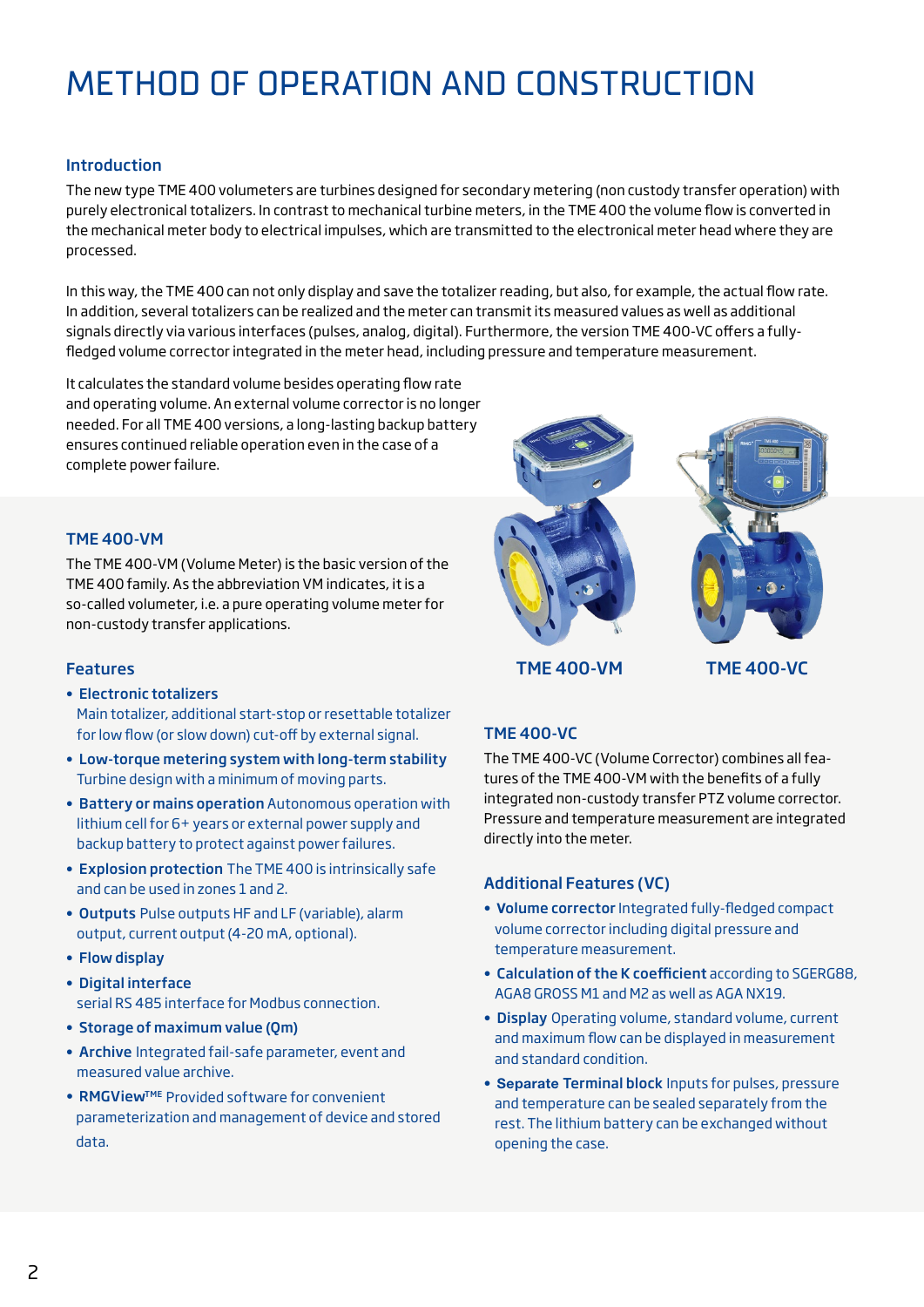### Method of Operation

With turbine gas meters, the gas flow strikes a mechanically mounted turbine wheel and drives it. The rotational speed of the turbine wheel is proportional to the flow rate of the gas. Since the gas flows through an invariable cross section (annular gap of the turbine wheel), the flow velocity is also proportional to the volume flow.

TME 400 VM and TME VC are based on the on the trusted RMG Volumeter series TRZ03-K. Dimensions and metrological performance are identical for both.

In the TME 400, a magnetic disk is mounted on the shaft of the turbine wheel, rotating at the same speed as the tur- bine wheel. A Wiegand sensor scans that disk and generates one electrical pulse per revolution which is transmitted to the electronic meter head. Each pulse is directly proportional to a certain volume flow. The meter can therefore display both the current flow (QM) and the total flowed volume (VM).

Furthermore, the volume corrector integrated in the TME 400-VC allows the calculation of the standard volume (VB). In order to do this, the meter measures operating pressure and operating temperature in addition to the operating volume flow. From this, the standard volume flow can be calculated using a suitable equation of state together with the corresponding standard conditions. Then this value is summed up in the standard volume totalizer and stored in the data logger.



#### Electronic Totalizer

Possible connections for the electronic totalizer:

| <b>Connection</b>                                       | <b>Type</b>                   | <b>Umax</b>    | <b>Umin</b>              | <b>Imax</b>       | <b>Tpulse</b>                                 | fmax                                   |
|---------------------------------------------------------|-------------------------------|----------------|--------------------------|-------------------|-----------------------------------------------|----------------------------------------|
| Pulse output<br>HF direct signal frequency              | Transistor,<br>open collector | 30 V           | 4.0V                     | 30 <sub>m</sub> A | 1 <sub>ms</sub>                               | 250 Hz                                 |
| Pulse output<br>LF reduction programmable               | Transistor,<br>open collector | 30 V           | 4.0 V                    | $30 \text{ mA}$   | $20 \text{ ms}$<br>$125 \text{ ms}$<br>250 ms | 25 Hz                                  |
| Interface                                               | <b>RS485</b>                  | 10.5V          | 6.0V                     | 200 mA            | $\overline{\phantom{0}}$                      | -                                      |
| Switch input for stopping the<br>totalizer              | Switching<br>contact          | potential-free | $\overline{\phantom{0}}$ | -                 |                                               | $\overline{\phantom{0}}$               |
| Current output (option)<br>Version with a current board | $4 - 20$ mA,<br>2 wires       | 30 V           | 12 V                     | 23 <sub>m</sub> A | Imin<br>3.5 <sub>m</sub> A                    | Error $< 0.5\%$<br>of final<br>value** |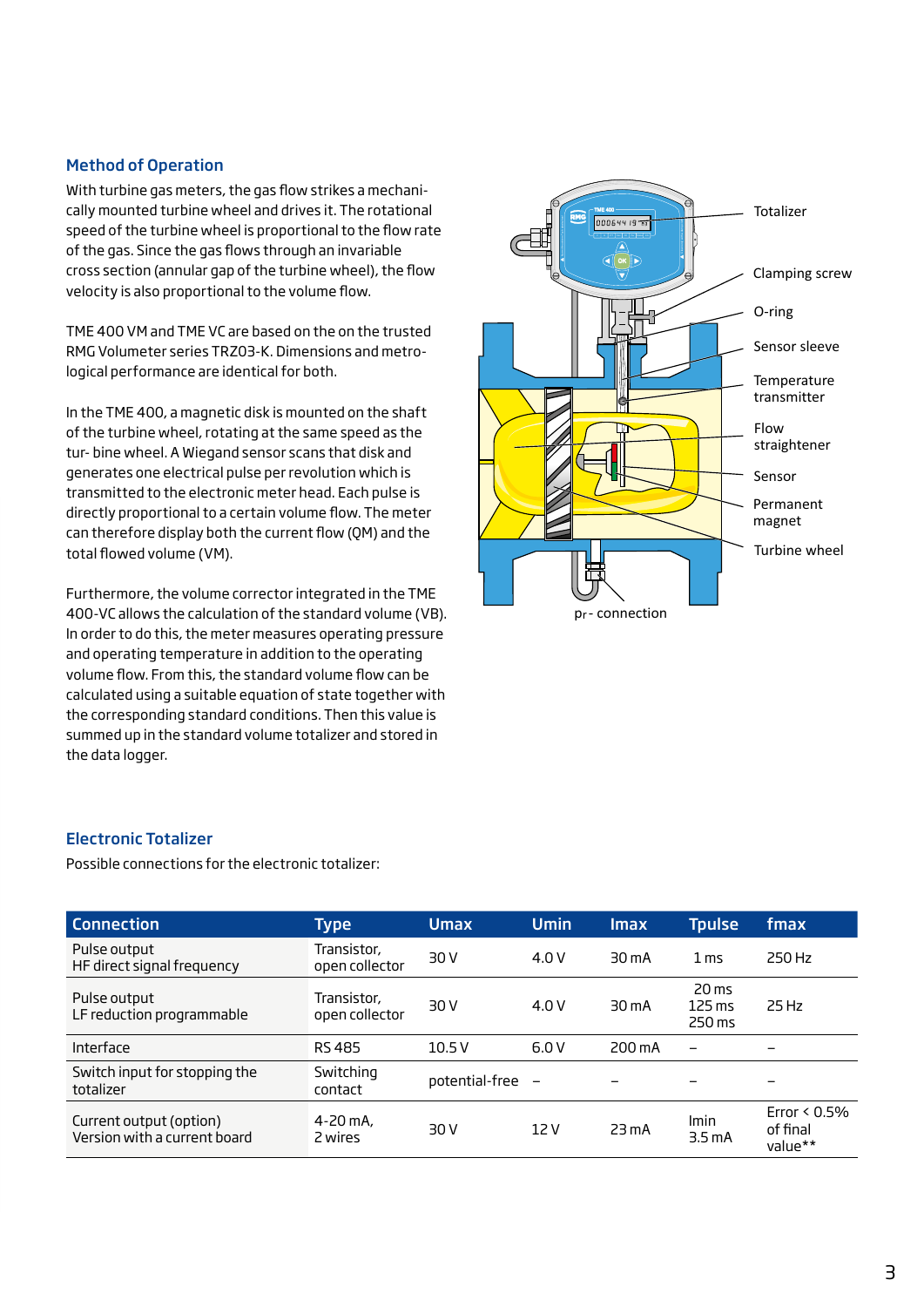# TECHNICAL DATA

| <b>Nominal</b><br>size |                | <b>Measuring</b><br>range<br>Qmin - Qmax | <b>Pulse value</b><br><b>HF</b> | <b>Pressure</b><br>loss<br>$\Delta p$ |  |  |  |
|------------------------|----------------|------------------------------------------|---------------------------------|---------------------------------------|--|--|--|
| mm                     | in.            | $m^3/h$                                  | pulses/m <sup>3</sup>           | mbar                                  |  |  |  |
| 25                     | 1              | $2,5 - 25$                               | 13450                           | 3                                     |  |  |  |
| 40                     | $1\frac{1}{2}$ | $6 - 70$                                 | 7800                            | 4                                     |  |  |  |
| 50                     | 2              | $6 - 100$                                | 7800                            | 5                                     |  |  |  |
| 80                     | 3              | $13 - 160$<br>$16 - 250$<br>$25 - 400$   | 2375<br>2375<br>1250            | 3<br>6<br>14                          |  |  |  |
| 100                    | 4              | $25 - 400$<br>40 - 650                   | 1060<br>600                     | 4<br>10                               |  |  |  |
| 150                    | 6              | $40 - 650$<br>65 - 1000<br>100 - 1600    | 330<br>330<br>190               | 3<br>6<br>12                          |  |  |  |
| 200                    | 8              | 100 - 1600<br>160 - 2500                 | 135<br>80                       | 3<br>8                                |  |  |  |
| 250                    | 10             | 160 - 2500<br>250 - 4000                 | 75<br>44                        | 3<br>$\overline{7}$                   |  |  |  |
| 300                    | 12             | 250 - 4000<br>400 - 6500                 | 48<br>28                        | $\overline{4}$<br>9                   |  |  |  |
| 400                    | 16             | $400 - 6500$<br>650 - 10000              | 24<br>14                        | 3<br>8                                |  |  |  |
| 500                    | 20             | on request                               |                                 |                                       |  |  |  |
| 600                    | 24             | on request                               |                                 |                                       |  |  |  |

The pulse value for LF pulses can be programmed from 0.01 to 100 pulses/m<sup>3</sup> with a maximum output frequency of 25 Hz.

#### Pressure Loss

The pressure loss ∆p stated in the table applies to natural gas at  $Q_{max}$  and 1 bar (a). From this, the pressure loss at measurement conditions can be calculated in accordance with the formula below.

Pressure loss as per the formula

$$
\Delta p_m = \Delta p \cdot \frac{\rho_b}{0.83} \cdot p_m \cdot \left(\frac{Q_m}{Q_{max}}\right)^2
$$

- $\Delta p_m$  = Pressure loss at measurement conditions  $(p_m, Q_m)$  in mbar
- ∆p = Pressure loss at Qmax with natural gas at 1 bar in mbar (see table)
- $pb = Standard density of the gas in kg/m<sup>3</sup>$
- $p_m$  = Pressure at meas. conditions in bar(a)
	-
- $Q_m$  = Flow rate at meas. conditions in m<sup>3</sup>/h<br> $Q_{m\nu}$  = Maximum flow rate in m<sup>3</sup>/h (see table  $=$  Maximum flow rate in m<sup>3</sup>/h (see table)

Example:

Air, nominal meter size DN 100, measuring range 20 - 400  $m^3/h$ , pm = 1.1 bar (a),  $pb = 1.29 kg/m<sup>3</sup>$ , Qm = 250 m<sup>3</sup>/h. Take from the table:  $\Delta p = 4$  mbar. Hence the result using the above formula: ∆p = 2.7 mbar.

# Technical Data

| Explosion protection     | II 2G Ex ia IIC T4 Gb                                                                                                                                                              |  |  |  |  |  |
|--------------------------|------------------------------------------------------------------------------------------------------------------------------------------------------------------------------------|--|--|--|--|--|
| Degree of protection     | IP 65                                                                                                                                                                              |  |  |  |  |  |
| Ambient temperature      | $-25^{\circ}$ C - +55°C                                                                                                                                                            |  |  |  |  |  |
| Medium temperature range | $-20^{\circ}$ C - +60°C                                                                                                                                                            |  |  |  |  |  |
| Temperature transmitter  | PT 1000                                                                                                                                                                            |  |  |  |  |  |
| Pressure ranges          | $0.8 - 2.5$ bar(a) $0.8 - 6.0$ bar(a) $2.0 - 10$ bar(a)<br>$4.0 - 20 \text{ bar(a)}$                                                                                               |  |  |  |  |  |
| Power supply             | Standard lithium battery with 3.6 V (service life 6+ years)<br>Service life of the standby battery with 24 V/DC external power supply<br>via interface or current output 10+ years |  |  |  |  |  |
| Outputs                  | 3 transistor outputs:<br>- HF<br>- LF (puls width programmable)<br>- Fault<br>4 - 20 mA analog output (only with external power supply), electrically isolated                     |  |  |  |  |  |
| Interface                | RS 485 (Modbus protocol) / external power supply                                                                                                                                   |  |  |  |  |  |
|                          |                                                                                                                                                                                    |  |  |  |  |  |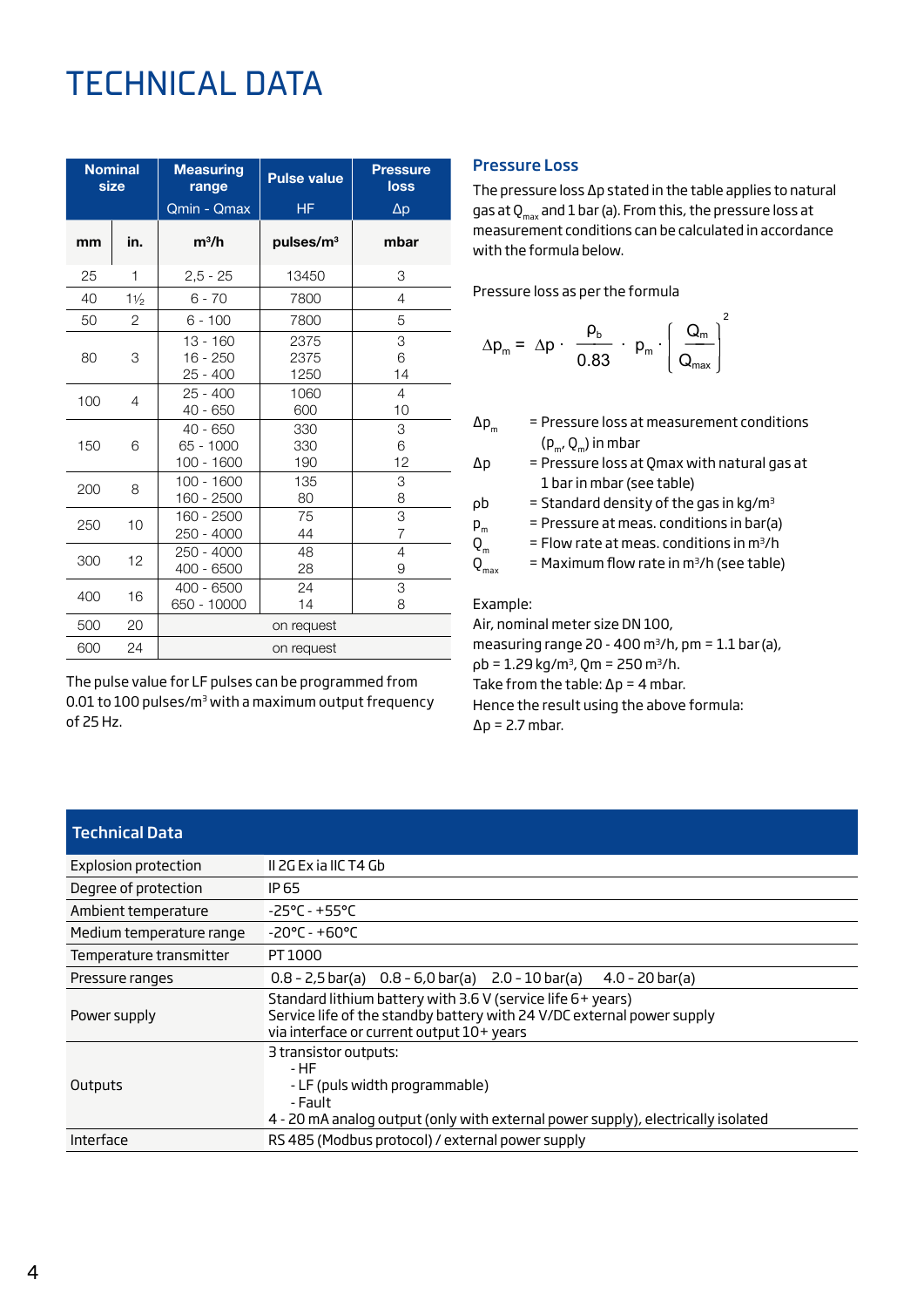# FACTS, APPROVALS, CONNECTION

# Types of Gas

The TME 400 standard design is suitable for all gases complying with DVGW Code of Practice G260. The materials used are appropriate for industrial gases and fuel gases, such as unmodified and modified natural gases, processed biogas and all non-corrosive gases. For corrosive gases, there are special designs available with PTFE lining, special material, special lubrication, etc.

# Measuring Accuracy (Natural GAS)

| Measuring error                   | Qmin to<br>$0.2 \cdot$ Omax | $0.2 \cdot$ Omax to<br><b>Omax</b> |
|-----------------------------------|-----------------------------|------------------------------------|
| DN 25                             | $+3%$                       | $±$ 2%                             |
| DN 40, DN 50                      | ±3%                         | ±1.5%                              |
| <b>DN 80</b>                      | ±3%                         | ±1%                                |
| $\geq$ DN 100                     | $+7%$                       | ±1%                                |
| Reproducibility: $\leq \pm 0.1\%$ |                             |                                    |

### **Maintenance**

All turbine meters up to and including the nominal size of DN 150 are fitted with permanently lubricated bearings and require no maintenance. From the nominal size of DN 200, the meters are fitted with a lubricator. Lubrication has to be performed in compliance with the operating instructions (see also lubrication instruction plate on the meter).

# Approvals

EU type examination according to

- Explosion protection directive 2014/34/EU as per certificate of conformity No.: TÜV 17 ATEX 207566 X Marking: II 2 G Ex ia IIC T4 Gb
- Pressure equipment directive 2014/68/EU as per certificate No.: ISG-22-12-1979\_Rev. K



# Connection of Outputs

Example for installation in areas subject to explosion hazards

# Current output 4-20 mA possible:

When installing in hazardous areas, a galvanic isolation of the outputs and the interface is required. The device DATCOM-K3, which can be delivered for this purpose as an accessory, can also serve as power supply.

Optionally, the TME 400 can be equipped with an externally drivencurrent output (4-20 mA).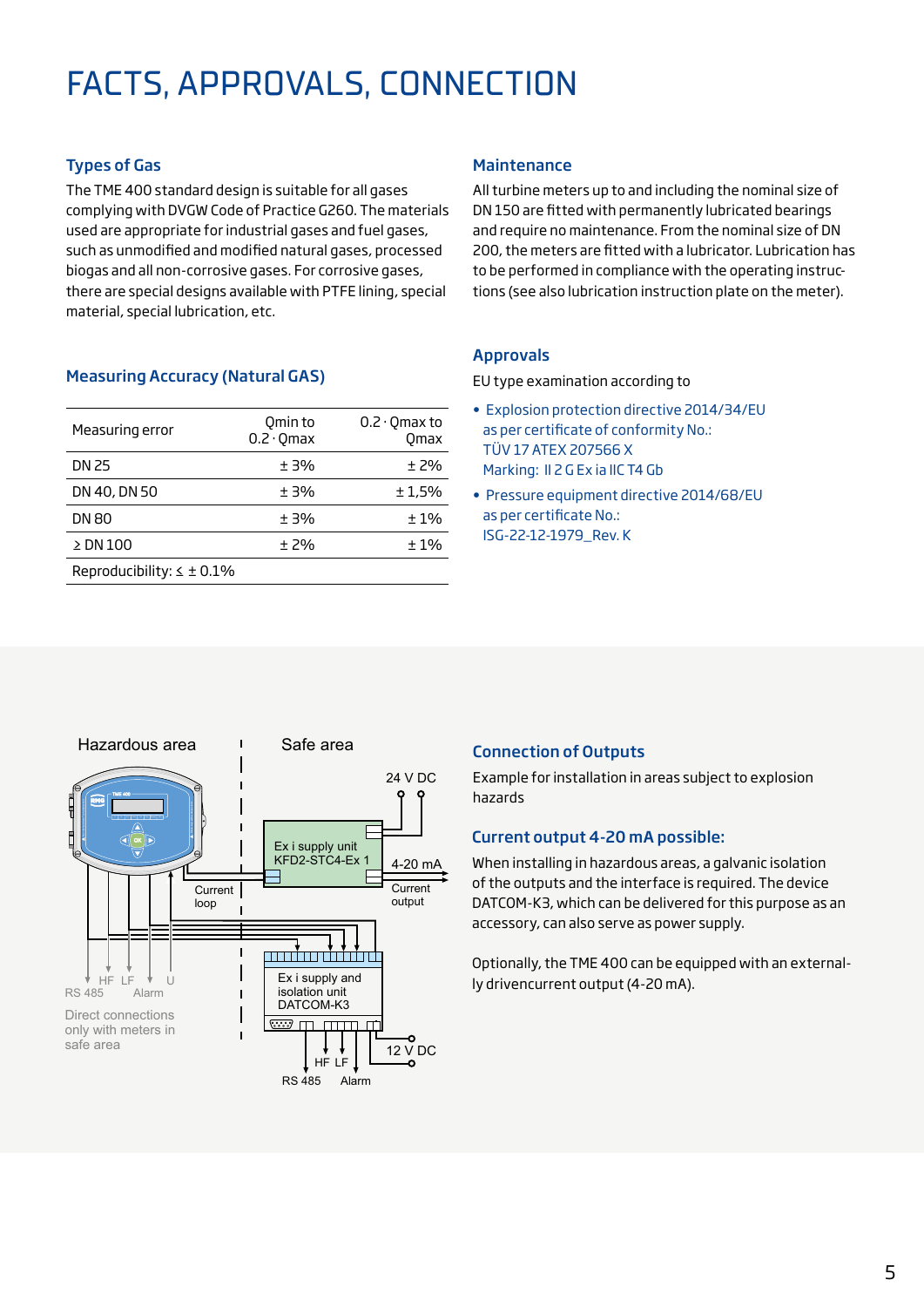# TYPES OF CONSTRUCTION AND DIMENSIONS





Flanged-end design Sandwich design (Adaptor-flange mounting)







|                  | <b>Weights and measures</b> |         |         |         |                   |                |                              |                                 | <b>Pressure rating</b> |                    |                |
|------------------|-----------------------------|---------|---------|---------|-------------------|----------------|------------------------------|---------------------------------|------------------------|--------------------|----------------|
| Case design      | Nominal<br>size mm          | L<br>mm | A<br>mm | B<br>mm | $\mathsf C$<br>mm | Weight<br>kg*  | <b>PN 10</b><br><b>PN 16</b> | <b>PN 25</b><br><b>ANSI 150</b> | <b>PN 40</b>           | <b>ANSI</b><br>300 | ANSI<br>600    |
| Threads          | $25**$                      | 185     | 80      | 145     | 195               | $\overline{4}$ | $\circ$                      |                                 |                        |                    |                |
|                  | 40***                       | 140     | 80      | 145     | 195               | 12             | ▲                            |                                 |                        |                    |                |
| Flanges          | 50                          | 150     | 60      | 180     | 265               | 10             | $\bullet$                    | $\bullet$                       | $\bullet$              | $\bullet$          |                |
|                  | 80                          | 120     | 35      | 180     | 315               | 14             | $\bullet$                    | $\bullet$                       | $\bullet$              |                    |                |
|                  | 100                         | 150     | 50      | 215     | 345               | 25             | $\bullet$                    | $\bullet$                       | $\bullet$              |                    |                |
|                  | 150                         | 175     | 70      | 225     | 410               | 40             | $\bullet$                    | $\bullet$                       | $\bullet$              |                    |                |
|                  | 200                         | 200     | 70      | 225     | 470               | 60             | $\bullet$                    | $\bullet$                       | $\bullet$              |                    |                |
|                  | 250                         | 300     | 135     | 280     | 540               | 70             | $\blacksquare$               | $\blacksquare$                  |                        |                    |                |
|                  | 300                         | 300     | 95      | 320     | 580               | 100            | $\blacksquare$               | $\blacksquare$                  |                        |                    |                |
|                  |                             | 450     | 200     | 325     | 610               | 200            |                              |                                 | g,                     | $\blacksquare$     | $\blacksquare$ |
|                  | 400                         | 600     | 145     | 325     | 650               | 180            | $\blacksquare$               | $\blacksquare$                  |                        |                    |                |
|                  |                             | 600     | 345     | 335     | 680               | 400            |                              |                                 | $\blacksquare$         | $\blacksquare$     | ٠              |
| Mono-<br>flanges | 50                          | 80      | 60      | 175     | 255               | 15             |                              |                                 |                        |                    | $\bullet$      |
|                  | 80                          | 120     | 35      | 200     | 300               | 35             |                              |                                 |                        | $\bullet$          | $\bullet$      |
|                  | 100                         | 150     | 50      | 225     | 335               | 50             |                              |                                 |                        | $\bullet$          | ٠              |
|                  | 150                         | 175     | 70      | 270     | 445               | 100            |                              |                                 |                        | $\bullet$          | ٠              |
|                  | 200                         | 200     | 70      | 305     | 510               | 130            |                              |                                 |                        | $\bullet$          | $\bullet$      |
|                  | 250                         | 250     | 85      | 345     | 590               | 200            |                              |                                 | $\bullet$              | $\bullet$          | ٠              |
| Sandwich         | 50                          | 80      | 30      | 145     | 195               | 12             | ▲                            | $\bullet$                       |                        |                    |                |

Nominal sizes DN 500 / DN 600 and special designs on request. ● Steel/spheroidal cast iron ○ Aluminium<br>● Steel, welded design ▲ Stainless steel

 $\blacksquare$  Steel, welded design

\* The weights are approximate values, devices with a lower pressure rating can have a lower weight.

\*\* External thread R 1½"; with coupling kit: internal thread Rp 1 ISO 7-1, overall length 243 mm, max. pressure for combustible gases: 5 bar

\*\*\* External thread R 2¼"; with coupling kit: internal thread Rp 1½ ISO 7-1, overall length 206 mm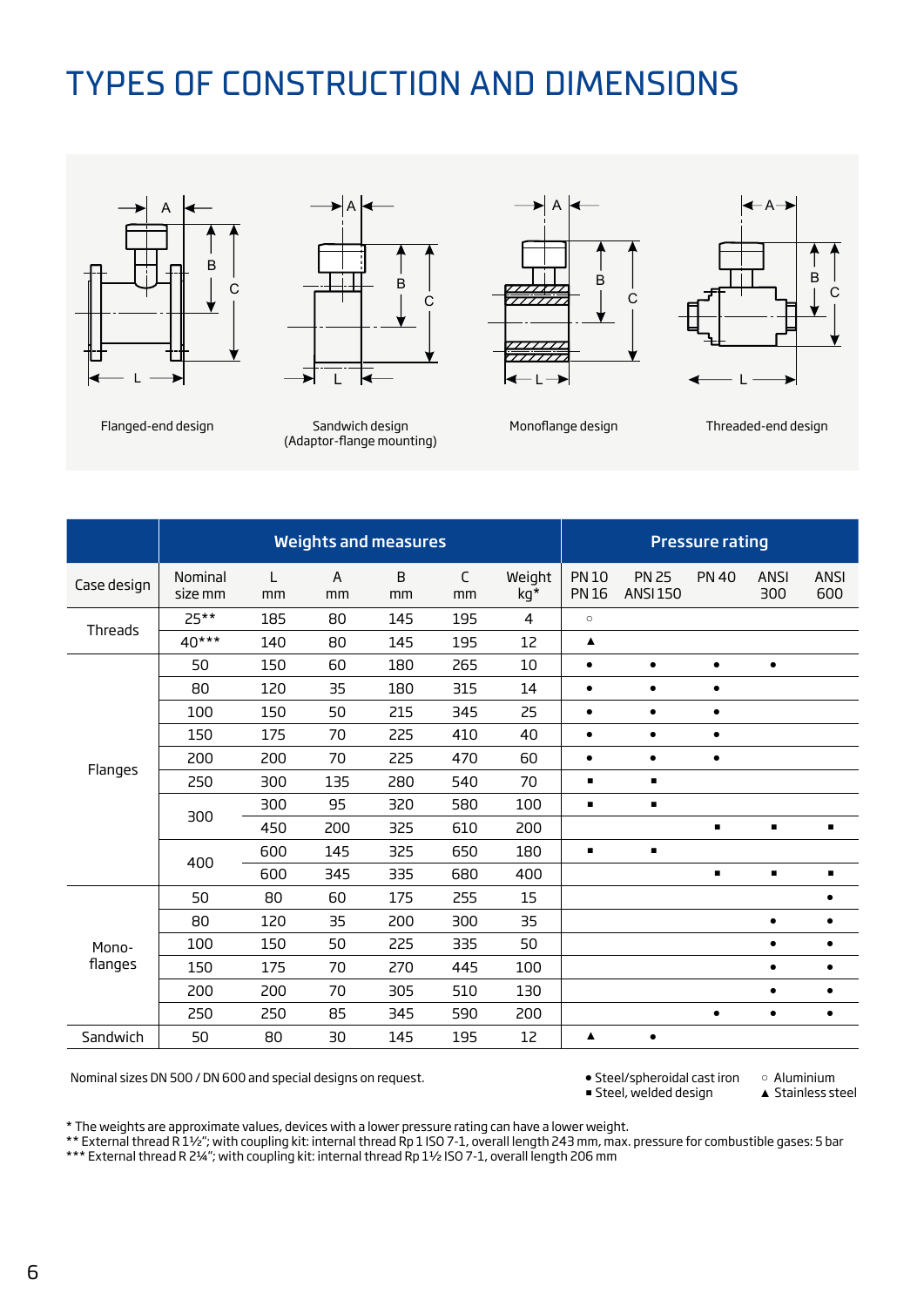# INSTALLATION OPTIONS, ARCHIVES, SOFTWARE

### Options for Installing the Totalizer

With the TME 400-VM the meter head can be mounted standing or lying as well as rotated about the vertical axis. For TME 400-VC the meter head is mounted standing in any case due to the pulse piping required.

For both the TME 400-VM and the TME 400-VC the remote totalizer option for a separated mounting of the meter head in a distance of max. 10 m from the meter body is available.



#### Archives

Parameter changes, meter readings and events are stored in the archives and for the TME 400-VC additionally measured values.

The memory depth is in each case:

- Parameter archive (custody transfer) 300
- Parameter archive (secondary) 300
- Event archive 200
- Periodic archive 9000
- Daily archive 100
- Monthly archive 25

The measuring period can be set to 15, 30 or 60 minutes.

### **Operating software RMGView™E**

The provided RMGView™E software allows direct access to the measuring electronics with a PC. The most important functions are:

- Readout of all parameters
- Change of parameters (with open calibration switch)
- Graphical display of measured values
- Creating test certificates and data sheets and their output in pdf format
- Reading out the archives
- Export of parameters and archive data in Excel readable format

The software is easy to use and all the data is displayed systematically in clearly arranged tables. It is also possible to combine selected measured values and parameters in user-defined tables.